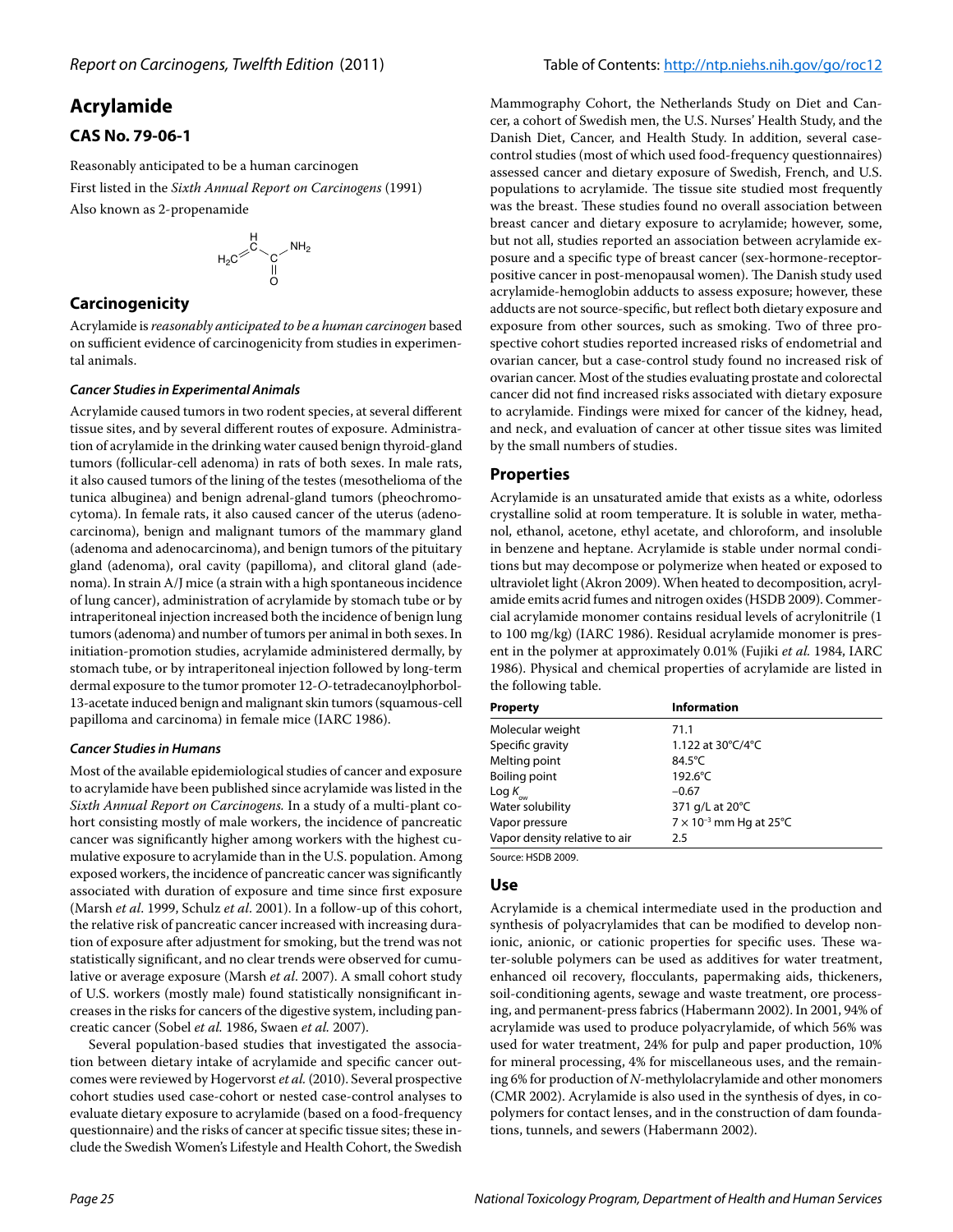The U.S. Food and Drug Administration has regulated the use of acrylamide and polyacrylamide in foods (IARC 1994). Acrylamide polymers containing less than 0.2% monomer may be used in foodpackaging adhesives, paper, and paperboard; to wash or peel fruits and vegetables; and in gelatin capsules. In acrylamide polymers added to water for steam that will contact food, the monomer should not exceed 0.05% by weight.

## **Production**

In 2002, four U.S. producers of acrylamide reported a production capacity of 301 million pounds (CMR 2002). In 2009, acrylamide was produced by 30 manufacturers worldwide, including 4 in the United States (SRI 2009), and was available from 55 suppliers, including 28 U.S. suppliers (ChemSources 2009). The demand for acrylamide increased from 191 million pounds in 2000 to 200 million pounds in 2001 (CMR 2002). In 1972, U.S. imports of acrylamide were considered negligible (HSDB 2009). Imports totaled 6.8 million kilograms (15 million pounds) in 1992, 2 million pounds in 2001, 2.9 million kilograms (6.4 million pounds) in 2007, and 2.6 million kilograms (5.8 million pounds) in 2008. U.S. exports of acrylamide were less than 0.9 million kilograms (2 million pounds) in 1992, 11 million pounds in 2000, and 8 million pounds in 2001; no more recent data on exports were found (EPA 1994, CMR 2002, USITC 2009). Reports filed from 1988 to 2006 under the U.S. Environmental Protection Agency's Toxic Substances Control Act Inventory Update Rule indicated that U.S. production plus imports of acrylamide totaled 100 million to 500 million pounds except in 1990, when the quantity was 50 million to 100 million pounds (EPA 2004, 2009).

### **Exposure**

The potential routes of human exposure to acrylamide are ingestion, dermal contact, and inhalation (Manson *et al.* 2005). Acrylamide has been found in a number of food products. In 2002, a Swedish study reported that acrylamide was formed in heated foodstuffs, especially potato products and other baked or fried high-carbohydrate foodstuffs (Tareke *et al.* 2002). The acrylamide content of food items is directly related to the amount of reducing sugars and asparagine in the raw product and the cooking temperature used in the preparation (Pedreschi *et al.* 2004). Studies have quantified acrylamide content in foods such as potato chips (up to 3,700 μg/kg), French fries (up to 12,000 μg/kg), cereal (up to 1,346 μg/kg), bread (biscuits and crackers, up to 3,200 μg/kg), gingerbread (up to 1,660 μg/kg), nuts and nut butters (up to 457 μg/kg), and coffee (up to 16 μg/L) (Friedman 2003, Andrzejewski *et al.* 2004, Hoenicke *et al.* 2004, Aguas *et al.* 2006). Average U.S. daily dietary intake for all individuals over the age of two years was estimated at 0.43 μg/kg of body weight; however, the estimated exposure of children aged two to five years was 1.06 μg/kg (Manson *et al.* 2005).

Acrylamide may also be ingested in drinking water contaminated by polyacrylamide flocculants used in water treatment (Brown *et al.* 1980a, Howard 1989). Residual acrylamide concentrations in 32 polyacrylamide flocculants approved for water-treatment plants ranged from 0.5 to 600 ppm (Howard 1989). Acrylamide remains in water after flocculation with polyacrylamides because it is very water soluble and is not readily adsorbed by sediment (Brown *et al.* 1980b, Howard 1989).

Dermal exposure to acrylamide may result from trace quantities in cosmetic products, gardening products, paper and pulp products, coatings, and textiles resulting from the use of polyacrylamide in these products (Manson *et al.* 2005). Acrylamide has been measured in body and hand lotions, powders, and creams at concentrations of up to 1,200 μg/kg, and daily exposure to acrylamide through cosmetic products was estimated at 0.95 μg/kg of body weight per day. Acrylamide also has been measured in mainstream cigarette smoke at concentrations of up to 2.34 μg per cigarette, which would result in an average daily intake of 0.67 μg/kg of body weight per day (based on a body weight of 70 kg) for a person smoking one pack a day.

Acrylamide may be released into the environment in waste from acrylamide production and the manufacture of polyacrylamides and other polymers (Howard 1989). The most important environmental contamination results from the use of acrylamide in soil grouting (IPCS 1985). Acrylamide is also released to water from acrylamidebased sewer grouting and wastepaper recycling (Brown *et al.* 1980a, 1982, Howard 1989). In 2005, EPA's Toxics Release Inventory reported environmental releases of 8,797,482 lb of acrylamide from 42 facilities, 99.9% of which was released to underground injection wells, and most of the rest to air (TRI 2009).

Because the vapor pressure of acrylamide is low, the monomer is not expected to occur in the vapor phase in air. Acrylamide biodegrades in surface water in approximately 8 to 12 days (Howard 1989). Acrylamide degradation in a secondary sewage plant would be complete in approximately 10 days; however, acrylamide has been detected in effluent from sewage treatment plants (HSDB 2009). Certain debris organisms that exist in anaerobic, light aerobic, or dark aerobic conditions in natural and polluted environments are able to degrade acrylamide (Brown *et al*. 1980b). Acrylamide is highly mobile in aqueous environments; it thus readily leaches into soil and is carried great distances in groundwater of deep rock aquifers, where it will not be biodegraded (IPCS 1985). Bioconcentration of acrylamide is unlikely, because it degrades easily in surface waters and is highly water soluble (Manson *et al.* 2005). In an EPA study of five industrial sites of acrylamide and polyacrylamide production and one site of polyacrylamide use, the highest concentration of acrylamide in water was found downstream from a polyacrylamide producer, at 1.5 mg/L (IPCS 1985, Howard 1989). In this study, the average acrylamide concentration was less than 0.2 μg/m<sup>3</sup> in air and less than 0.02 mg/kg in soil and sediment (IPCS 1985).

Occupational exposure to acrylamide is primarily from dermal contact with the solid monomer and inhalation of dust and vapor during acrylamide and polyacrylamide production. The highest exposure occurs during the handling of the monomer. In two acrylamide manufacturing plants, breathing-zone concentrations were 0.1 to 3.6 mg/m3 . During normal operations, workers at another plant were exposed to concentrations of up to  $0.3 \text{ mg/m}^3$  (IARC 1986). At U.S. acrylamide production facilities, the mean concentration of acrylamide in air was 640 μg/m<sup>3</sup> in packing areas (Manson *et al.* 2005). In other parts of the world, acrylamide-hemoglobin adducts were used to estimate occupational exposure. In China, the highest acrylamide adduct concentration was 34,000 pmol/g of globin, found in the blood of workers in an acrylamide and polyacrylamide manufacturing plant. Occupationally exposed German smokers had adduct concentrations of up to 85 pmol/g of hemoglobin. In tunnel workers exposed to polyacrylamide in grout, acrylamide adducts were found at concentrations of up to almost 17,000 pmol/g (IARC 1986). Occupational exposure to acrylamide in aqueous form occurs mainly during maintenance and repair operations and connection and disconnection of equipment for transport. Routine exposure is minimal in captive production operations (Klaassen 1986). Improvements in the polymerization process have reduced the monomer content of the nonpotable-water-grade polymers from 5% to 0.3% (Brown *et al.* 1982).

Workers in the paper and pulp, construction, foundry, oil-drilling, textiles, cosmetics, food-processing, plastics, mining, and agricultural industries also are potentially exposed to acrylamide (Manson 2005). The potential for exposure is higher among grouters than other work-